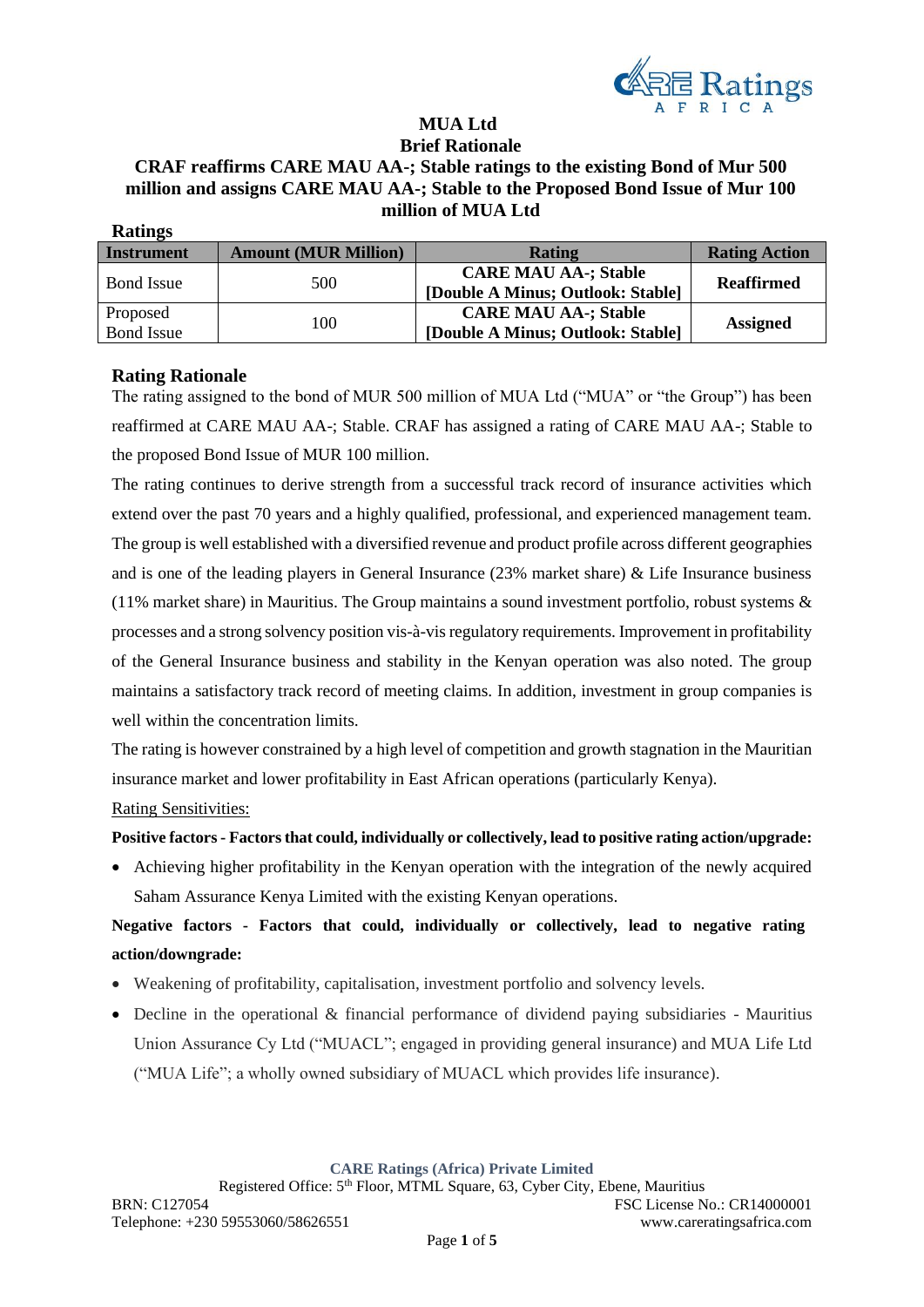

## **BACKGROUND**

MUACL was founded on 26 July 1948 with the objective of providing affordable insurance to the Mauritian population by introducing both general and life insurance. Since inception, MUACL has offered life insurance and pension products as well as general insurance such as motor, household and fire policies amongst others to Mauritians. It was the first company to provide loans to middle class Mauritians at affordable rates. Over the last 70 years, the Group has grown both organically and through acquisitions, expanding into other regions beyond Mauritius. In 2014, the Group expanded into East Africa (Kenya, Tanzania, Rwanda and Uganda) through the acquisition of a 100% stake in Phoenix Transafrica Holdings Limited ("PTHL"), a group of companies engaged in providing general insurance in the four aforementioned East African countries.

Until December 2018, MUACL was the holding company of the Group, with the major income generating subsidiaries being MUA Life and MUA Transafrica Holdings.

In January 2019, MUA Ltd was incorporated as a new legal entity to act as the ultimate holding company of the Group and was listed on the Official Market of the Stock Exchange of Mauritius ("SEM"). The Group also underwent a restructuring of the subsidiaries and associates of MUACL, relating to East Africa, with these subsidiaries now held under MUA Ltd instead of MUACL. In 2020 MUA through its subsidiary, MUA Insurance (Kenya) Ltd. acquired 100% of Saham Assurance Kenya Limited ("Saham Kenya") for a total consideration of USD 12.325 million.

As at December 31, 2020, at the MUACL level the ratio of Excess Capital Available over Capital required margin stood at 217% (220% in FY19) well above the statutory limit of 150%. Mauritius is the primary market for MUA (23% market share for general insurance and 11% market share for life insurance). MUA has a market capitalization of MUR 5.8 billion as at June 8, 2021. Financial and operational highlights as at Dec 31, 2020 and Dec 31, 2019 are as follows:

| <b>Particulars</b>                                            |                      | <b>Market Share in</b><br>terms of GPE* |        |       | <b>Position in</b><br>Industry* | Amount           | $%$ of<br><b>GPE</b> | Amount           | $%$ of<br><b>GPE</b> |
|---------------------------------------------------------------|----------------------|-----------------------------------------|--------|-------|---------------------------------|------------------|----------------------|------------------|----------------------|
|                                                               |                      | 2020                                    | 2019   | 2020  | 2019                            | 2020             |                      | 2019             |                      |
|                                                               | Overall              | 23%                                     | 23%    | No. 2 | No. 2                           | 2,370            | 45%                  | 2.291            |                      |
|                                                               | <i>Motor</i>         | 22%                                     | 22%    | No.1  | No.1                            |                  |                      |                  | 51%                  |
| General Insurance Mauritius<br>(Mauritius Union Assurance CY) | Accident<br>& Health | 20%                                     | 20%    | No. 2 | No. 2                           |                  |                      |                  |                      |
|                                                               | Property             | 23%                                     | 23%    | No. 2 | No. 2                           |                  |                      |                  |                      |
| Life Insurance Mauritius (MUA Life)                           |                      | $11\%$                                  | $11\%$ |       |                                 | 1,311            | 25%                  | 1,100            | 24%                  |
| General Insurance Africa (MUA Kenya)                          |                      |                                         |        |       |                                 | 1,597            | 30%                  | 1,154            | 25%                  |
| PAT                                                           |                      |                                         |        |       |                                 | 365              |                      | 444              |                      |
| Gross Sum Insured (Life Insurance)                            |                      |                                         |        |       |                                 | MUR 87.3 billion |                      | MUR 69.6 billion |                      |
| Solvency ratio (Group)                                        |                      |                                         |        |       |                                 | 217%             |                      | 220\%            |                      |
| Total assets                                                  |                      |                                         |        |       |                                 | 19,203           |                      | 16,770           |                      |
| Life Insurance Fund                                           |                      |                                         |        |       |                                 | 7.800            |                      | 7.800            |                      |
| Return on Equity                                              |                      |                                         |        |       |                                 | 11.76%           |                      | 14.80%           |                      |

*\*Latest available FSC Statistics*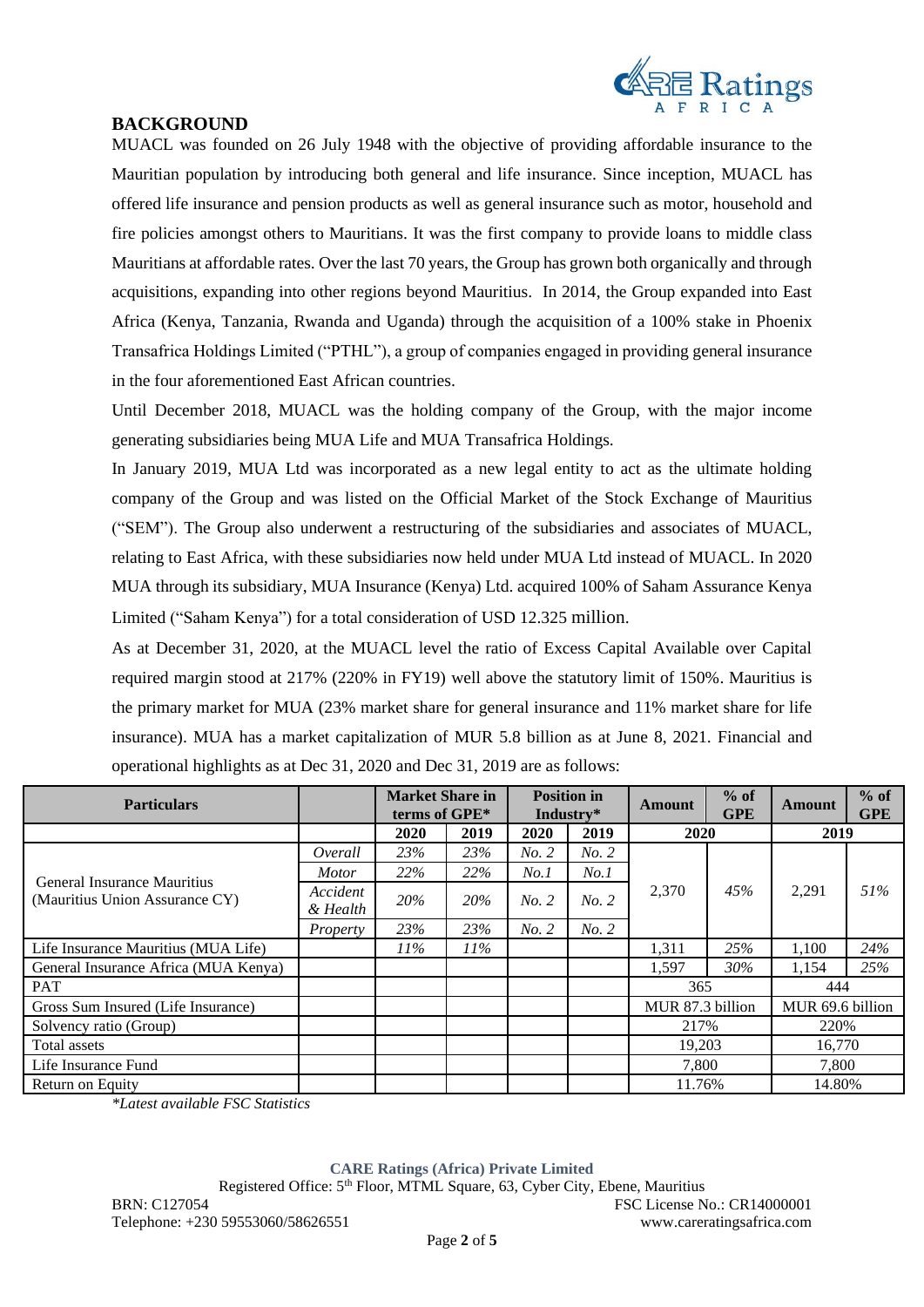

## **Acquisition**

On July 2020, MUA acquired Saham Assurance Company Kenya Limited (referred to as Saham Kenya), through its subsidiary MUA Kenya at an aggregate cost of USD 12.325 million (financed by funds raised from a bond issue in 2019 and rights issue in 2020). While Saham Kenya has both life and general insurance business, but MUA has acquired only the general insurance business.

#### **Right Issue**

In November 2020, MUA raised MUR 416 million through a rights issue and part of the proceeds from the rights issue was utilized for financing the acquisition of Saham Kenya.

## **Bond Issues**

In June 2021, MUA Ltd proposes to issue a bond of MUR 100 million to repay its preference shares (MUR 100 million).

In September 2019, MUA Ltd issued a bond of MUR 500 million, partly (MUR 200 million) extended to MUACL to repay an existing bond in MUACL (MUR 200 million) and the balance (MUR 300 million) for part financing of the acquisition of Saham Assurance Kenya Limited in July 2020.

The interest and principal of the Bonds is to be repaid out of cash flow to be received as interest and dividend from MUACL, MUA Life and MUA Insurance (Kenya) Limited.

MUA is a professionally managed Insurance company. It is governed by a 10-member Board of Directors comprising of 2 Executive Directors, 5 Non-executive directors and 3 Independent Directors from different industries, under the chairmanship of Mr. Dominique Galea.

In FY20, MUA's Gross Premium Earned increased by 17% to Mur 5,237 million (Mur 4,480 million in FY19). However, the group's consolidated PAT declined by 18% - to Mur 365 million in FY20 from Mur 444 million in FY19. The main reason for the decline was the one-off costs related to the acquisition of Saham Kenya (Mur 24 million), foreign exchange loss (Mur 12 million) on loan from MUA Ltd to finance the acquisition of MUA Kenya and the changes in the accounting policy in Kenya and Tanzania resulted in a further negative impact of Mur 27 million (non-cash expenditure). This led to a significant increase in expense ratio for FY20 and hence lower PAT. Expenses related to the changes in accounting policies of Kenyan operations was the notional loss, thus, if excluded would have resulted in a PAT as projected during last year. Lower interest rates in FY20 also lead to lower investment income and hence lower PAT for the year. In FY20, MUACY's Gross Premium Earned increased by 6% from MUR 2,350 million in FY19 to MUR 2,497 million (increase of 4% in FY19). In FY20, PAT recorded an increase of 33% to MUR 256 million (FY19: 26% increase in PAT). Claims ratio improved from 59% in FY19 to 54% in FY20. Accordingly, Combined ratio also improved from 94% in FY19 to 87% in FY20. Performance of MUACY was driven by robust results in health and motor insurance and was sustained by lower claims. Travel restrictions and border closures had an inevitable impact on the travel insurance segment. Investment yield witnessed a dip in line with lower interest rate regime.

**CARE Ratings (Africa) Private Limited**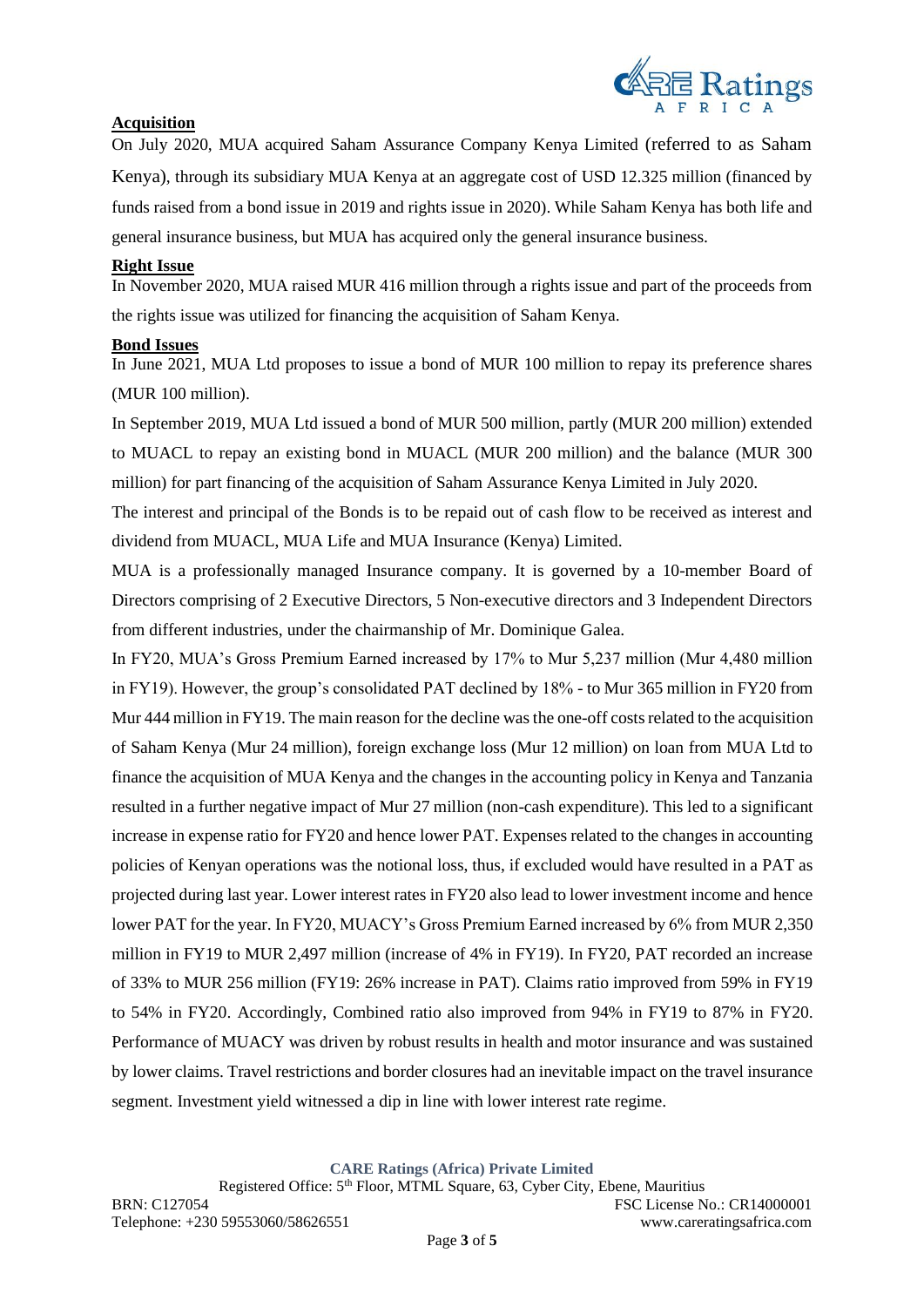

In FY20, MUA Life's Gross Premium Earned increased by 19% from MUR 1,100 million in FY19 to MUR 1,311 million (increase of 6% in FY19). In FY20, PAT recorded a decline of 55% to MUR 85 million (FY19: 7% increase in PAT). The good operating results were significantly impacted by an increase of MUR 108 million in reserves, mainly due to lower investment yields, linked to declining interest rates and equity values, in a volatile economic environment because of the COVID-19 pandemic. The company contributes 12% of the total GPE of the Life Insurance business in Mauritius. As per the calculation submitted to FSC, MUA Life's MCR as on December 31, 2020, was 2.27x (FY19: 2.34x) as against Regulatory requirement of 1x.

In FY20, MUA Kenya's Gross Premium Written increased by 56% from MUR 1,154 million in FY19 to MUR 1,796 million (increase of 12% in FY19). However, the group's consolidated PAT declined by 65% in FY20 from MUR 110 million in FY19 to MUR 39 million. Lower interest rates in FY20 also lead to lower investment income and hence lower PAT for the year.

#### **Prospects**

The prospects of MUA Limited depends on operational & financial performance of dividend paying subsidiaries (MUACY and MUA Life), turnaround in General Insurance business in Kenya and ability to maintain performance in other East African countries.

#### **Disclaimer**

CARE Ratings (Africa) Private Limited ("CRAF")'s ratings are opinions on the likelihood of timely payment of the obligations under the rated instrument and are not recommendations to sanction, renew, disburse or recall the concerned bank facilities or to buy, sell or hold any security. CRAF's ratings do not convey suitability or price for the investor. CRAF's ratings do not constitute an audit on the rated entity. CRAF has based its ratings/outlooks on information obtained from sources believed by it to be accurate and reliable. CRAF does not, however, guarantee the accuracy, adequacy or completeness of any information and is not responsible for any errors or omissions or for the results obtained from the use of such information. Most entities whose bank facilities/instruments are rated by CRAF have paid a credit rating fee, based on the amount and type of bank facilities/instruments. CRAF may also have other commercial transactions with the entity.

In case of partnership/proprietary concerns, the rating /outlook assigned by CRAF is, inter-alia, based on the capital deployed by the partners/proprietor and the financial strength of the firm at present. The rating/outlook may undergo change in case of withdrawal of capital or the unsecured loans brought in by the partners/proprietor in addition to the financial performance and other relevant factors. CRAF is not responsible for any errors and states that it has no financial liability whatsoever to the users of CRAF's rating.

CRAF's ratings do not factor in any rating related trigger clauses as per the terms of the facility/instrument, which may involve acceleration of payments in case of rating downgrades. However, if any such clauses are introduced and if triggered, the ratings may see volatility and sharp downgrades.